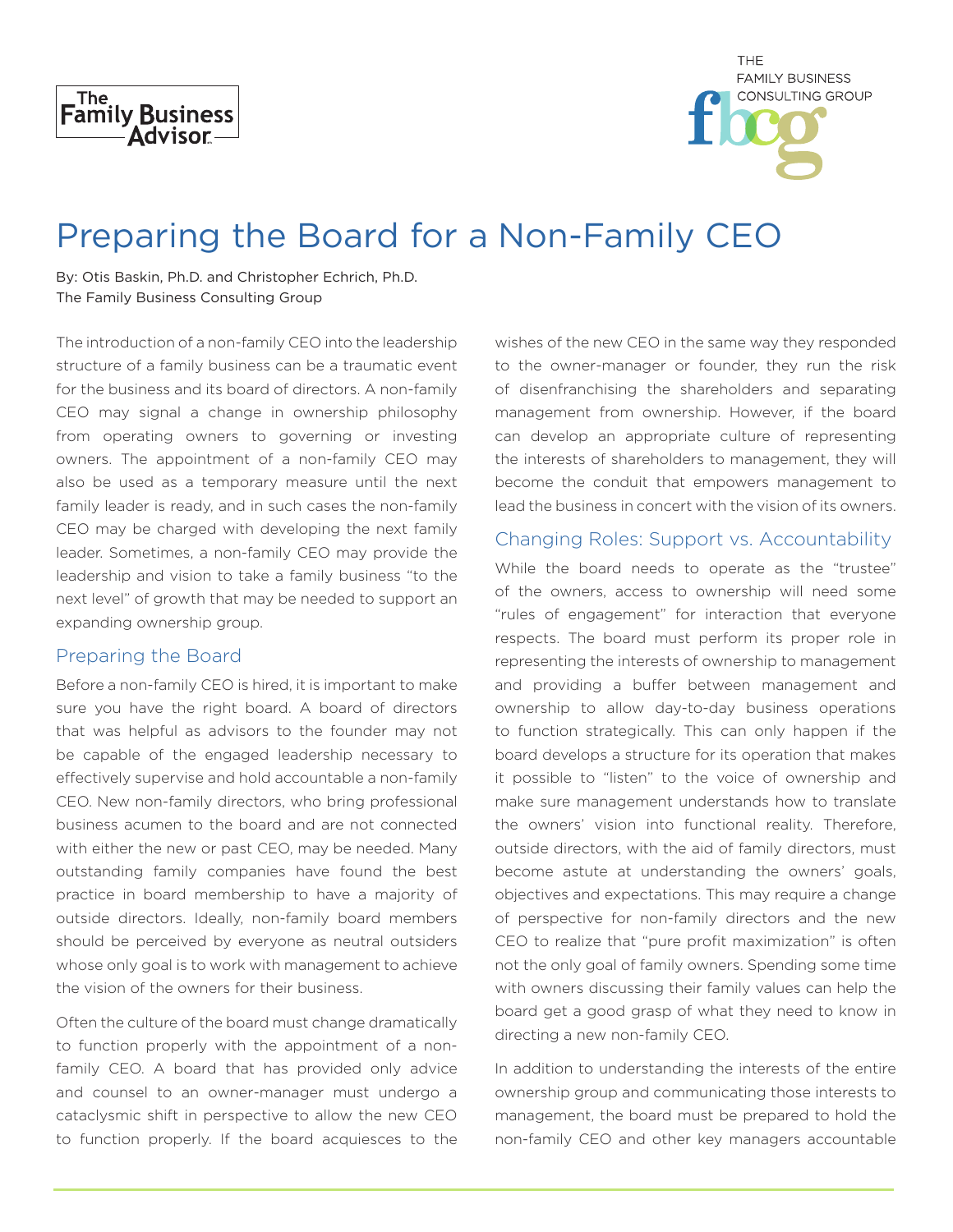for acting in concert with the owners' interests. This presents the board with the challenge of becoming partners with management in setting strategic direction for the business, while at the same time becoming partners with owners in holding management accountable for implementing the strategy.

The development of standing committees to handle matters such as audit, governance and compensation functions will help to define a new role for directors. An audit committee, working directly with the CFO and outside auditors to review and approve the annual audit, can provide an increased level of accountability and transparency between the board and senior management. Likewise, a compensation committee, composed of outside directors, can assure management, the board and owners that executives are being rewarded appropriately for the jobs they do. This committee can work with the human resources department and compensation consultants to develop benchmarks within the industry that guide salary and other compensation decisions. The governance committee reviews the functioning of the board to help it maintain the proper strategic perspective as well as managing the director nomination process.

# Focus on the Health of the Business

Although the board can help the owners—and the family at large—understand the importance of a healthy business to the preservation of the family legacy, its focus must always be the business. A board that has been composed primarily or entirely of family members/ owners in the past may have developed a practice of making ownership decisions and discussing family issues at board meetings. The introduction of a nonfamily CEO calls for a new or renewed commitment to being a business board. Otherwise, the non-family CEO and outside directors may feel left out of discussions that are for family only. If a family business does not have a separate Ownership Council or Family Council, this is the time to develop these other components of good family business governance.

#### Separating CEO and Chair Roles

Best practices in corporate governance call for a division of the roles of CEO and board chair. This encourages a more independent board and helps to focus board discussions at a higher level than day-today operations. However, in a family business, it is often natural for the CEO to also serve as the chair of the board, particularly if he or she is the founder. When a non-family CEO is hired, the former CEO often retains the position of board chair. This can be a good transition for a former CEO and family leader but it requires a new perspective and perhaps a new set of skills. The former CEO must be capable of leading as the "first among equals," not as "the owner." Additionally, the chair of the board is expected to draft the meeting agendas and to be a skilled facilitator who works to engage all board directors in discussion.

Much depends upon the individual when planning a role for a departing family CEO. Just as with family successors, it is desirable if the former CEO can play a role in advising the new CEO and board of directors. However, this person must be totally committed to the decision to employ a non-family CEO and must be able to function under the direction (not just advice) of the board. The transition from a day-to-day leadership role in the business to that of leading the discussion among equals on the board is often difficult. Employing the help of a consultant or (non-family) lead director to develop agendas and coach the former CEO in this new role can be an important step. Sometimes, it may be more productive for the former CEO to transition out of any formal role in the company or the board of directors and serve as an informal advisor or even paid consultant.

## When a New Chair is Needed

In some cases it is necessary for a new chair of the board to be appointed along with a non-family CEO. One family that we have worked with faced the need for a non-family CEO when the founder died unexpectedly. The family was well prepared with a functioning board that contained non-family outside directors. The founder's son was well educated with an MBA from a top university and had been working in the business for the past few years. However, he was not far enough along in his personal development to assume the role of CEO. With the help of the board, the founder's wife led the search for a non-family CEO and promoted her oldest daughter, who did not work in the business, to the role of board chair. The daughter had followed in her father's footsteps as an active member of not-for-profit boards in the local community and had gained a deep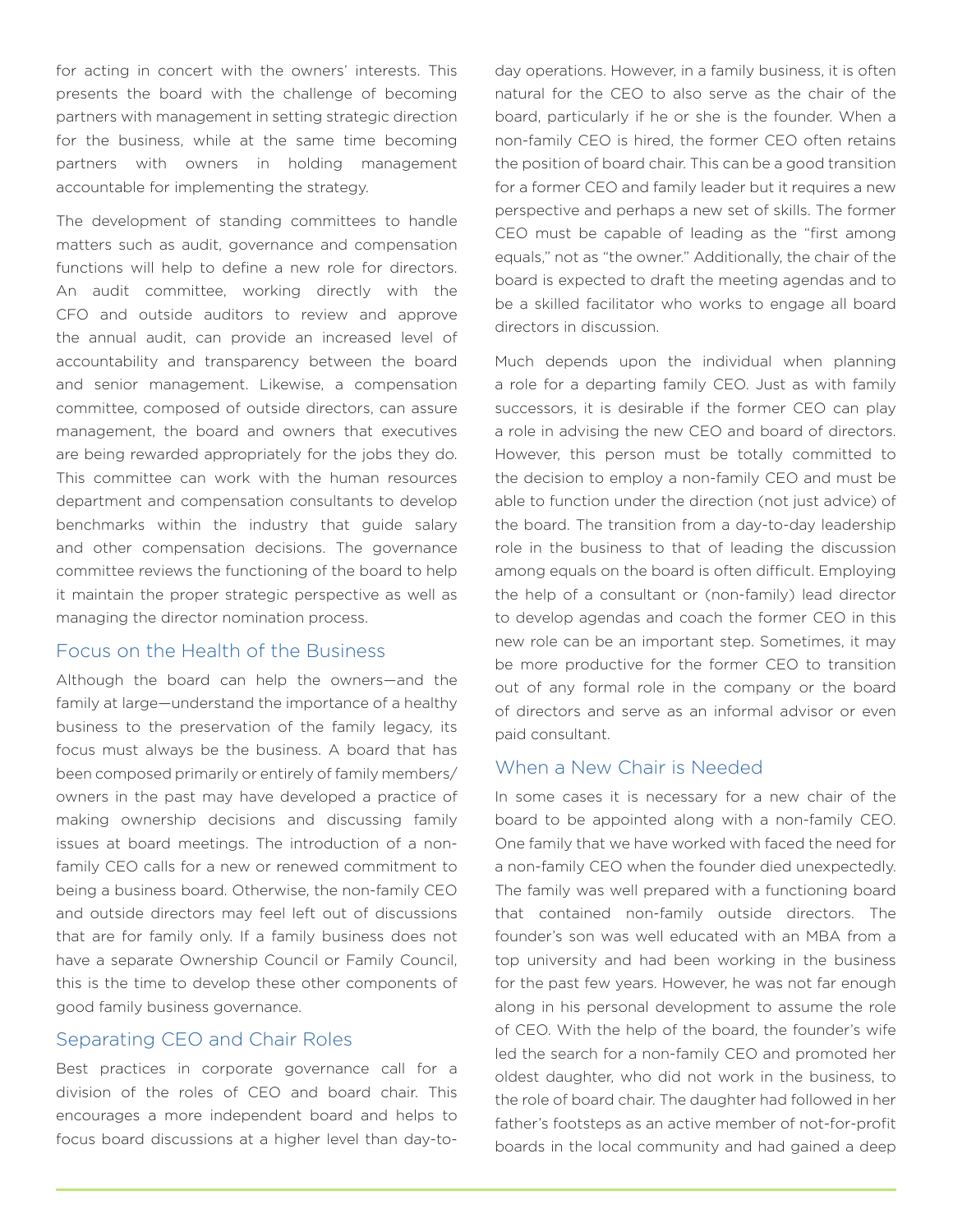understanding of how boards should function. This proved to be a winning combination with a dynamic new CEO who understood the industry well and a committed board chair who understood the needs and values of ownership but was not tempted to micromanage in day-to-day operations.

### Summary

Many family businesses function well with non-family CEOs in either transition periods between qualified family leaders or as families evolve from business operators to enterprising owners. A non-family CEO can provide the vision and leadership to take a business to "the next level" and create more value for owners as a family grows. This is also an opportune time to professionalize the functions and structure of the board of directors to be able to work with this new type of business leadership. When the CEO is not a principal owner, the board must be prepared to be both a partner in setting strategic goals and the supervisor of the accomplishment of those goals.



Otis Baskin is a consultant with The Family Business Consulting Group, Inc., and can be reached at baskin@thefbcg.com or 310.435.4001.



Chris Eckrich is a senior advisor with The Family Business Consulting Group, Inc., and can be reached at eckrich@thefbcg.com or 260.436.0045.

To learn more about The Family Business Consulting Group and how we serve families like yours, call us at (773) 604-5005 or email us at info@thefbcg.com. There is absolutely no obligation.

The copyright on this article is held by Family Business Consulting Group Publications®. All rights reserved. All forms of reproduction are prohibited. For reprint permission, contact editor@thefbcg.com.

THE FAMILY BUSINESS CONSULTING GROUP, INC. and FBCG are registered trademarks and the FBCG logo is a trademark of The Family Business Consulting Group, Inc.

> Reprinted from The Family Business Advisor®, A Family Business Consulting Group, Inc.® Publication